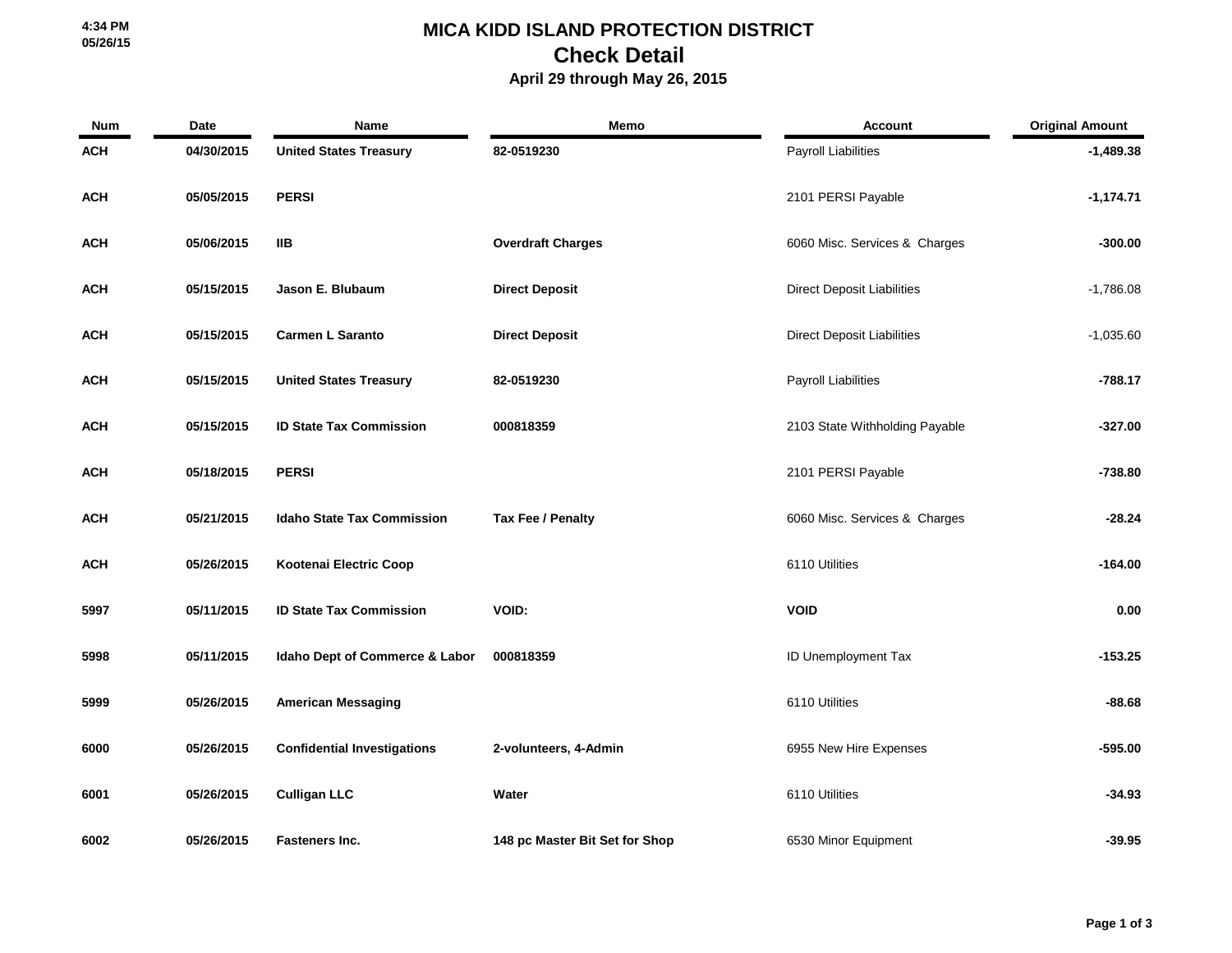## **MICA KIDD ISLAND PROTECTION DISTRICT Check Detail**

## **April 29 through May 26, 2015**

| Num  | Date       | <b>Name</b>                                                                                                                     | <b>Memo</b>                                             | <b>Account</b>                   | <b>Original Amount</b> |
|------|------------|---------------------------------------------------------------------------------------------------------------------------------|---------------------------------------------------------|----------------------------------|------------------------|
| 6003 | 05/26/2015 | <b>GE Capital</b>                                                                                                               | <b>Copier Lease</b>                                     | 6240 Prof Fees - Other           | $-371.80$              |
| 6004 | 05/26/2015 | General Fire Apparatus, Inc.                                                                                                    | <b>MSA Ultra Elite Facepiece Lens</b>                   | 6540 R & M Equipment             | $-59.00$               |
| 6005 | 05/26/2015 | General Fire Extinguisher Svc.                                                                                                  |                                                         |                                  | $-188.15$              |
|      |            | <b>R&amp;M SCBA Bottle</b>                                                                                                      | 6540 R & M Equipment                                    | 21.90                            |                        |
|      |            | Fire Extinguisher Annual Service                                                                                                | 6540 R & M Equipment                                    | 166.25                           |                        |
|      |            |                                                                                                                                 |                                                         | 188.15                           |                        |
| 6006 | 05/26/2015 | <b>Inland Northwest Health Services</b>                                                                                         | Nan Swendig-INHS Instructor Recert.                     | 6075 Dues, Subscript/Memberships | $-39.20$               |
| 6007 | 05/26/2015 | <b>Mark's Marine Inc</b>                                                                                                        | H400 Primer Pump for B250                               | 6305 Fleet Services R & M        | -88.30                 |
| 6008 | 05/26/2015 | <b>Murphy Landing Marina</b>                                                                                                    | Idaho now requires lease/submerged land<br>under Marina | 6270 Prof Services - Rent        | -900.00                |
| 6009 | 05/26/2015 | North Idaho Fire Chiefs Assoc.                                                                                                  | <b>NIESA Training</b>                                   | 6440 Personnel Training          | -70.00                 |
| 6010 | 05/26/2015 | <b>Secretary of State</b>                                                                                                       | <b>Notary Filing Fee</b>                                | 6075 Dues, Subscript/Memberships | $-30.00$               |
| 6011 | 05/26/2015 | Seright's Ace On 4th                                                                                                            |                                                         |                                  | -70.86                 |
|      |            | 10-Wasp & Hornet Spray<br>3-Galv 2" Nipples and Teflon<br>Paste-B250                                                            | 6055 Department Supplies                                | 39.90                            |                        |
|      |            |                                                                                                                                 | 6305 Fleet Services R & M                               | 30.96                            |                        |
|      |            |                                                                                                                                 |                                                         | 70.86                            |                        |
| 6012 | 05/26/2015 | <b>State Insurance Fund</b>                                                                                                     |                                                         | 6935 Workers Compensation Insur  | $-798.00$              |
| 6013 | 05/26/2015 | <b>VISA 6007</b><br>Monitor Riser, Speakers, Tape<br>Disp, Correction Tape, Stapler,<br>Pens, 4-Thumb Drives, Paper<br>Shredder | 6025 Office Supplies                                    | 196.44                           | $-453.23$              |